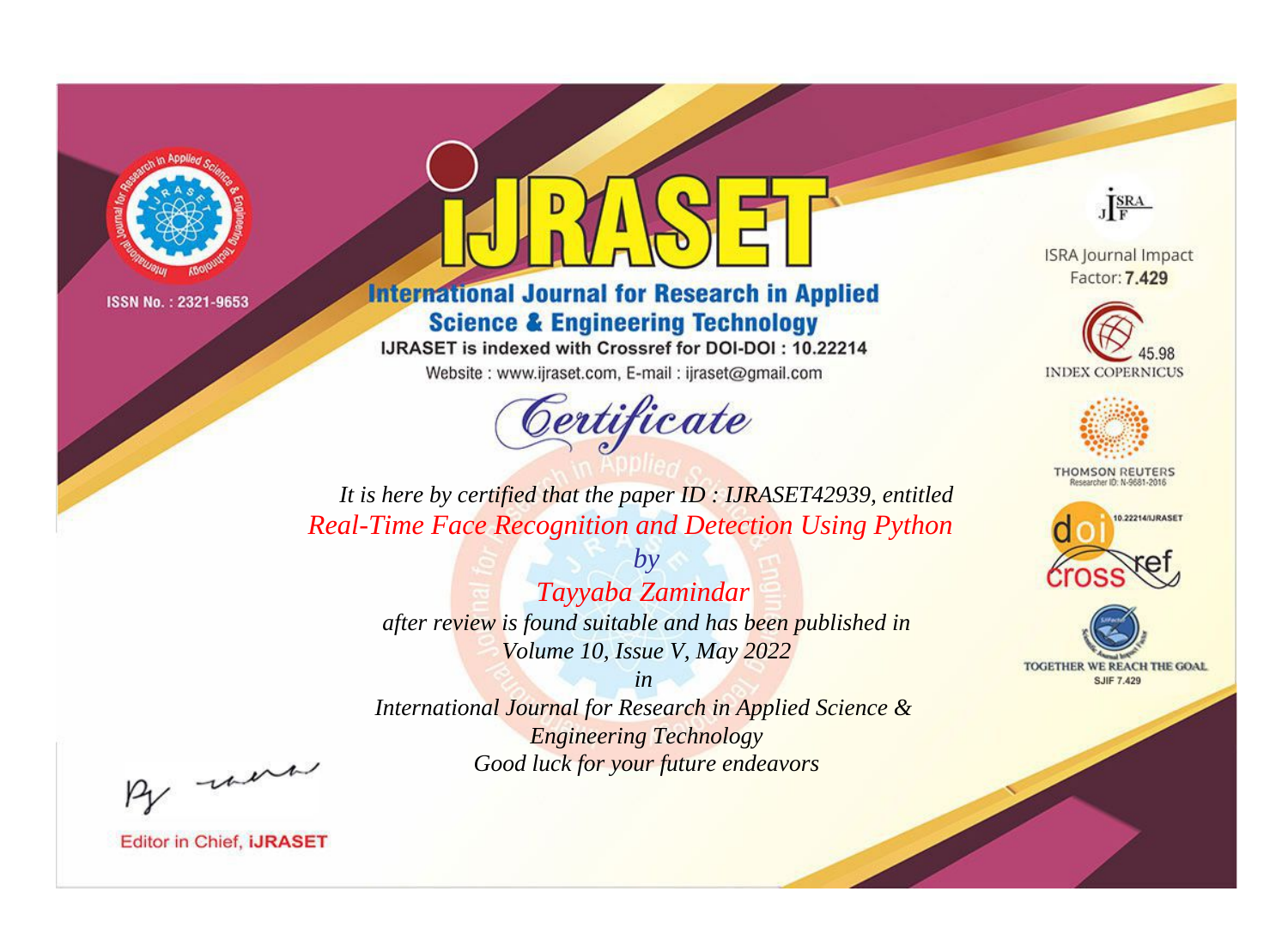

# **International Journal for Research in Applied Science & Engineering Technology**

IJRASET is indexed with Crossref for DOI-DOI: 10.22214

Website: www.ijraset.com, E-mail: ijraset@gmail.com



JERA

**ISRA Journal Impact** Factor: 7.429





**THOMSON REUTERS** 



TOGETHER WE REACH THE GOAL **SJIF 7.429** 

*It is here by certified that the paper ID : IJRASET42939, entitled Real-Time Face Recognition and Detection Using Python*

> *by Shradhatai Gangawane after review is found suitable and has been published in Volume 10, Issue V, May 2022*

> > *in*

*International Journal for Research in Applied Science & Engineering Technology Good luck for your future endeavors*

By morn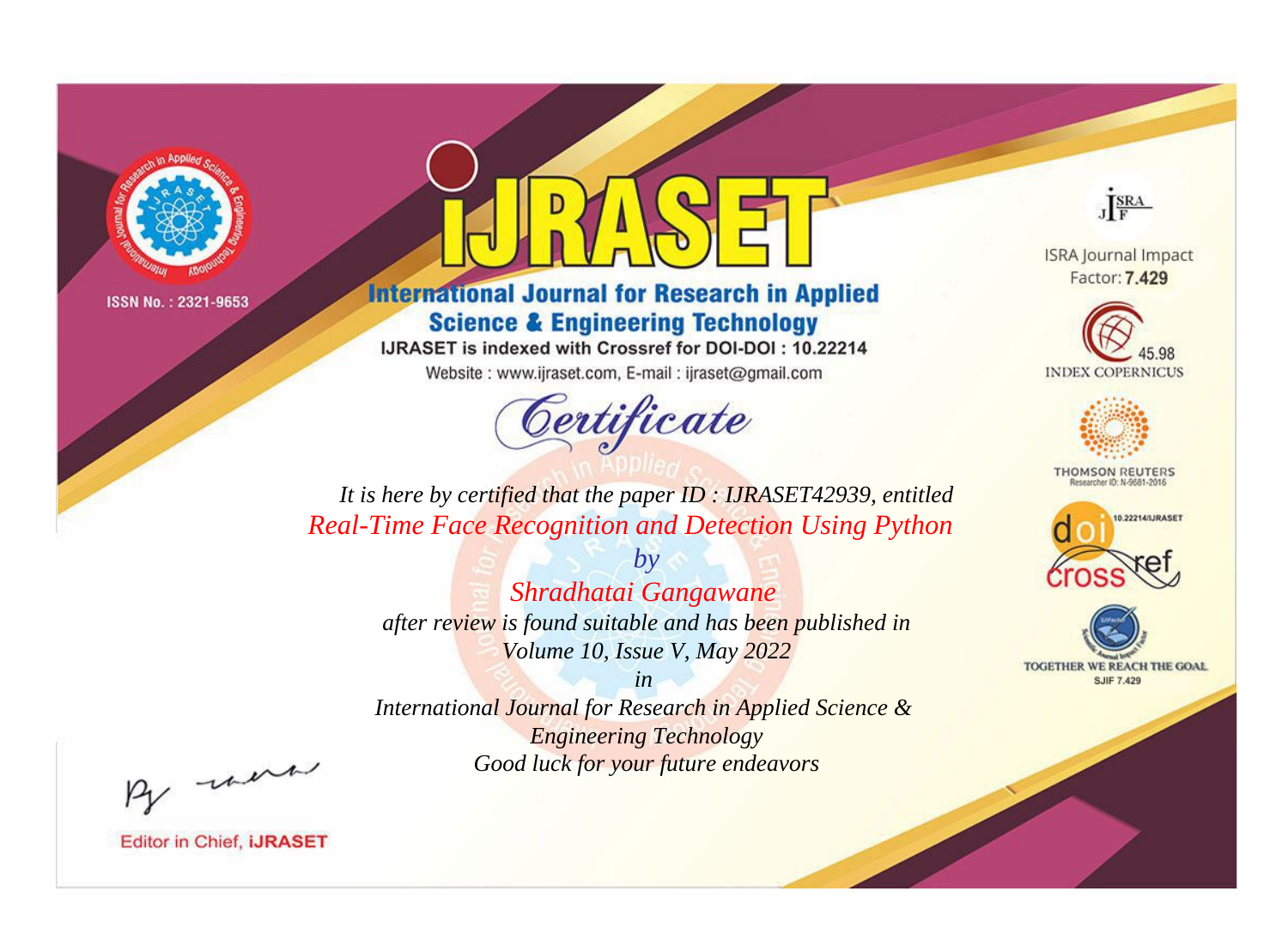

# **International Journal for Research in Applied Science & Engineering Technology**

IJRASET is indexed with Crossref for DOI-DOI: 10.22214

Website: www.ijraset.com, E-mail: ijraset@gmail.com



JERA

**ISRA Journal Impact** Factor: 7.429





**THOMSON REUTERS** 



TOGETHER WE REACH THE GOAL **SJIF 7.429** 

*It is here by certified that the paper ID : IJRASET42939, entitled Real-Time Face Recognition and Detection Using Python*

> *by Shital Kalane after review is found suitable and has been published in Volume 10, Issue V, May 2022*

> > *in*

*International Journal for Research in Applied Science & Engineering Technology Good luck for your future endeavors*

By morn